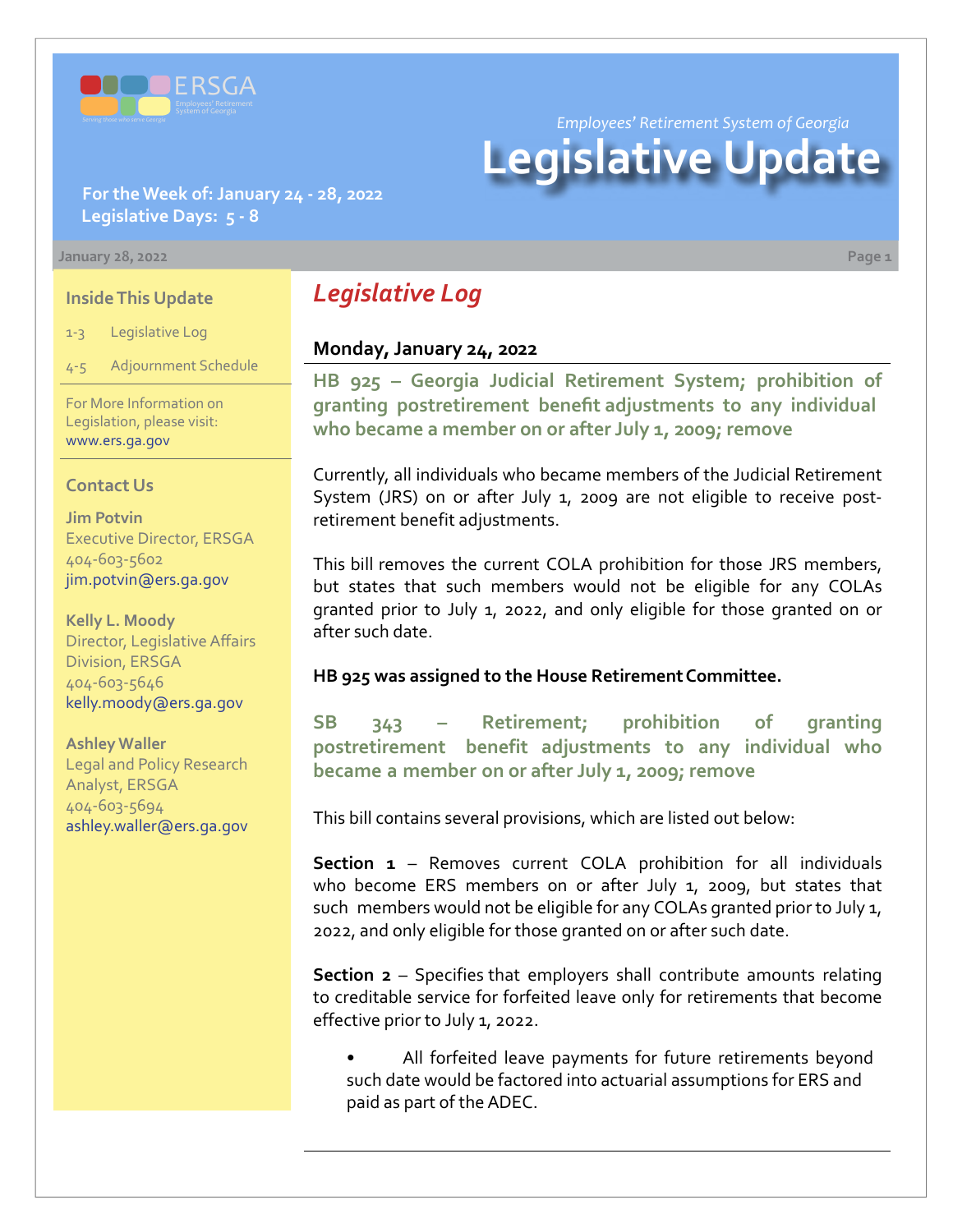# *Legislative Log (continued)*

### **Section 3 – Updates 401(k) employer matching structure for GSEPS members of ERS.**

- Employers would match employee contributions on a one-for-one basis up to a maximum of five percent of the employee's pay.
- GSEPS members with more than five years of creditable service and who contribute five percent to their 401(k) would receive an additional 0.5 percent employer match for each year of service that exceeds five years.
- The additional employer matching contribution would be capped after 13 years of service, which is equivalent to a maximum employer contribution of nine percent.

**Section 4** – Removes current COLA prohibition for all individuals who become LRS members on or after July 1, 2009, but states that such members would not be eligible for any COLAs granted prior to July 1, 2022, and only eligible for those granted on or after such date.

**Section 5** – Removes current COLA prohibition for all individuals who become JRS members on or after July 1, 2009, but states that such members would not be eligible for any COLAs granted prior to July 1, 2022, and only eligible for those granted on or after such date.

### **SB 343 was assigned to the Senate Retirement Committee.**

#### **Tuesday, January 25, 2022**

No action on retirement bills.

## **Wednesday, January 26, 2022**

# **[SB 343](https://www.legis.ga.gov/legislation/61176) – [Retirement; prohibition of granting postretirement benefit adjustments to any](https://www.legis.ga.gov/legislation/61176)  individual who became a member on or after July 1, 2009; remove**

This bill contains several provisions, which are listed out below:

**Section 1** – Removes current COLA prohibition for all individuals who become ERS members on or after July 1, 2009, but states that such members would not be eligible for any COLAs granted prior to July 1, 2022, and only eligible for those granted on or after such date.

**Section 2** – Specifies that employers shall contribute amounts relating to creditable service for forfeited leave only for retirements that become effective prior to July 1, 2022.

• All forfeited leave payments for future retirements beyond such date would be factored into actuarial assumptions for ERS and paid as part of the ADEC.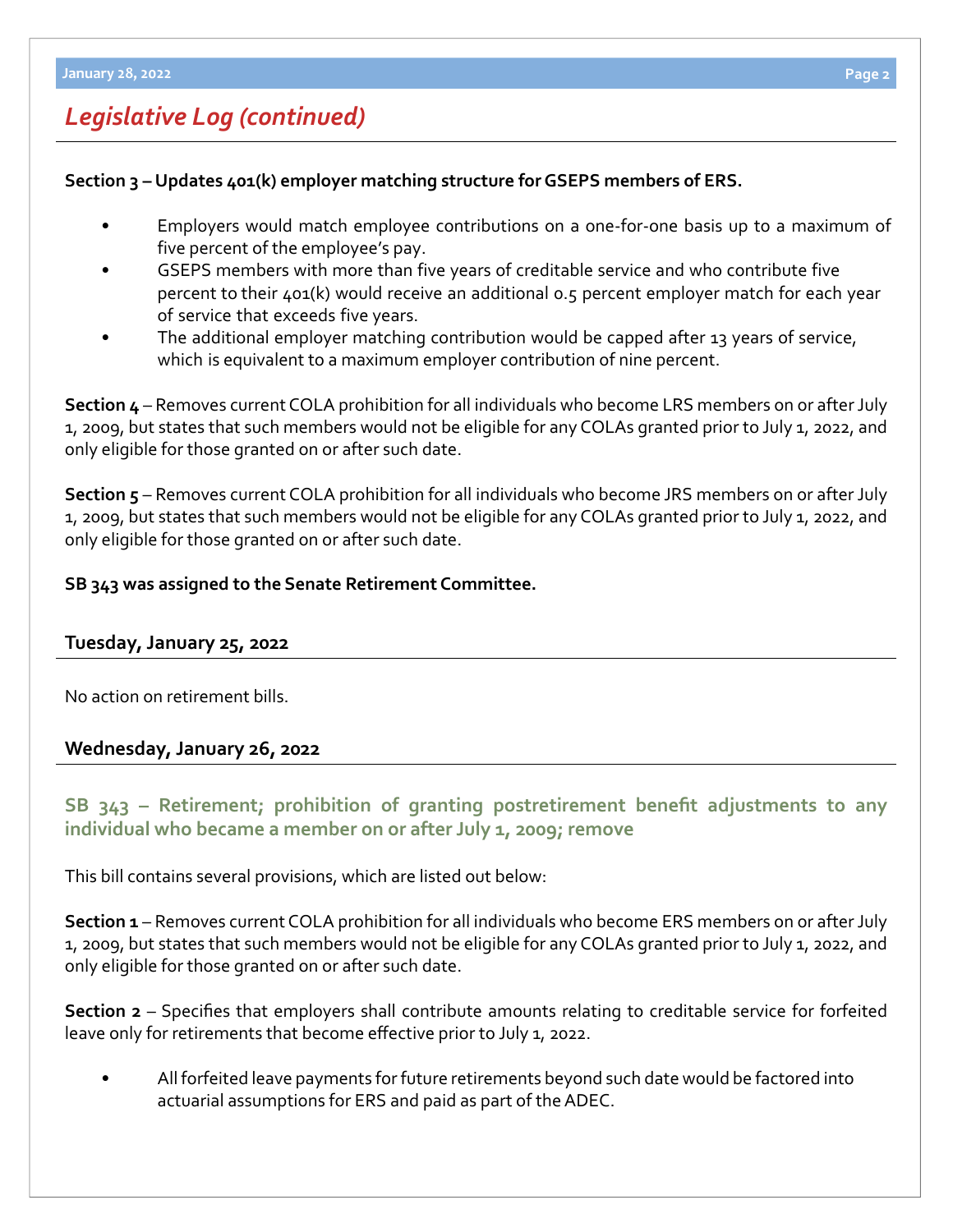# *Legislative Log (continued)*

### **Section 3 – Updates 401(k) employer matching structure for GSEPS members of ERS.**

- Employers would match employee contributions on a one-for-one basis up to a maximum of five percent of the employee's pay.
- GSEPS members with more than five years of creditable service and who contribute five percent to their 401(k) would receive an additional 0.5 percent employer match for each year of service that exceeds five years.
- The additional employer matching contribution would be capped after 13 years of service, which is equivalent to a maximum employer contribution of nine percent.

**Section 4** – Removes current COLA prohibition for all individuals who become LRS members on or after July 1, 2009, but states that such members would not be eligible for any COLAs granted prior to July 1, 2022, and only eligible for those granted on or after such date.

**Section 5** – Removes current COLA prohibition for all individuals who become JRS members on or after July 1, 2009, but states that such members would not be eligible for any COLAs granted prior to July 1, 2022, and only eligible for those granted on or after such date.

### **SB 343 was debated at the Senate Retirement Committee, but no action was taken.**

## **Thursday, January 27 - Friday, January 28, 2022**

No action on retirement bills.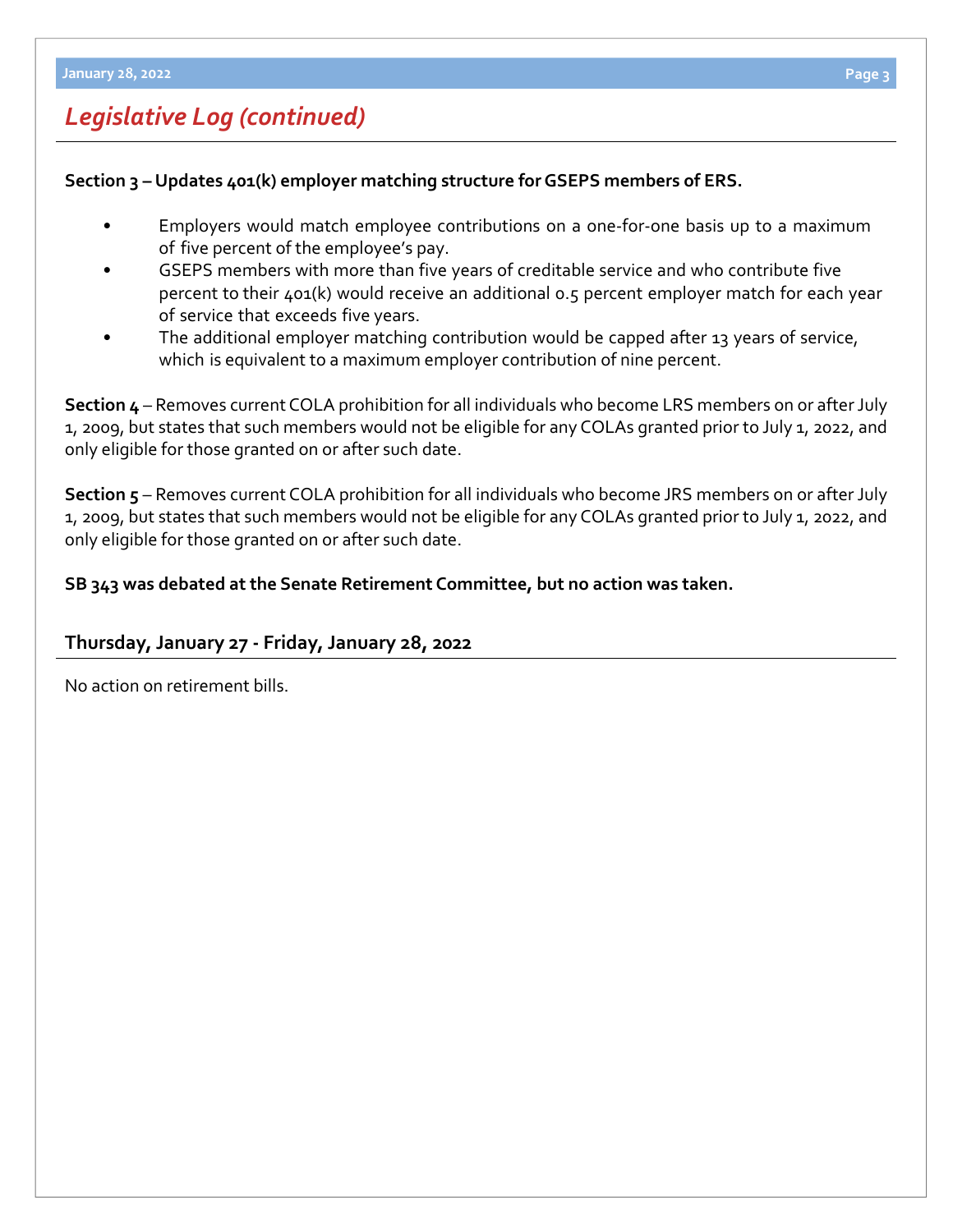## **Final Legislative Adjournment Schedule Announced**

January 27 January 28-31 February 1 February 2 February 3 February 4-6 February 7 February 8 February 9 February 10 February 11 February 14 February 15 February 16 February 17 February 22 February 23 February 24 February 28 March<sub>1</sub> March 2 March 3 March 4 March 5-7 March 8 March 9 March 10 March 11 March 12-13

Legislative Day 8 Recess Legislative Day 9 Legislative Day 10 Legislative Day 11 Recess Legislative Day 12 Legislative Day 13 Recess (*Committee Work Day*) Legislative Day 14 Legislative Day 15 February 12-13 and the contract of the Recess Legislative Day 16 Legislative Day 17 Recess (*Committee Work Day)* Legislative Day 18 February 18-21 and the contract of the Recess Legislative Day 19 Recess (*Committee Work Day*) Legislative Day 20 February 25-27 and the contract of the Recess Legislative Day 21 Legislative Day 22 Recess (*Committee Work Day*) Legislative Day 23 Legislative Day 24 Recess Legislative Day 25 Legislative Day 26 Recess (*Committee Work Day*) Legislative Day 27 Recess